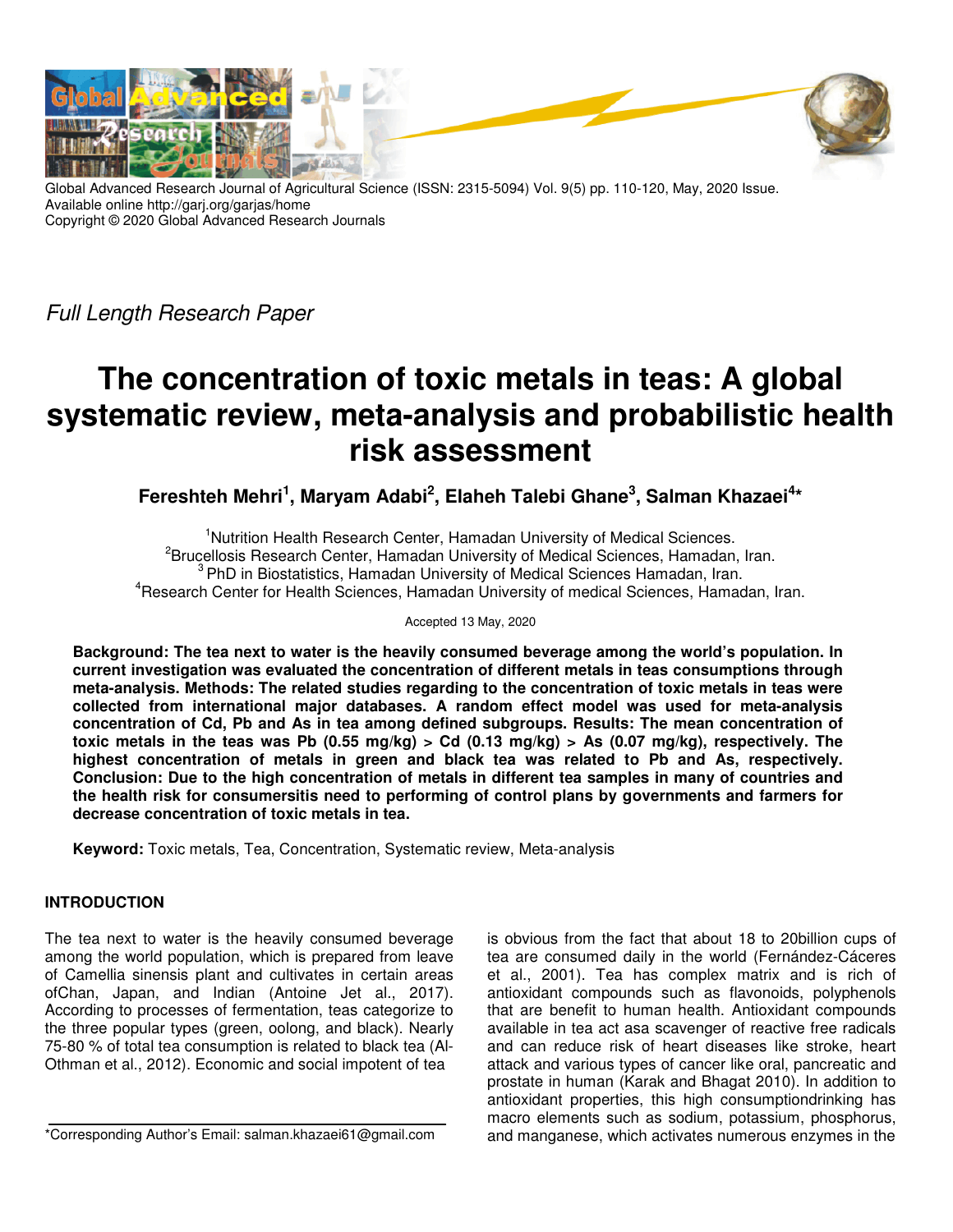human body (Shen and Chen 2008). However, tea might be contaminated with heavy metalsand posed a serious threat to human (Nkansah et al., 2016). It is observed of many studies that more than 90% of human exposure to metals is associated with the consumption of contaminated food (Shen and Chen 2008; de Oliveira et al., 2018; Zhu et al., 2013; Zhang et al., 2018). Recently, remarkable increase in industrial development, agricultural activities, urbanization and mining in different parts of the world led to increase in amount of metals like lead (Pb), cadmium (Cd) and arsenic (As) in different samples of foods (Heshmati et al., 2020). It is worthy to note that, addition to, type and specie of metals, intensity, frequency, duration, and routes of exposure, half-life, biodegradable property, cumulative nature of metals, and also kind of body tissue like fat and doneof human are of effective parameters in toxicity of metals (Khaneghah et al., 2019). The different amounts of metals in various foodsrelatedtofactories such as climatic conditions, geographical location, handling, storage, and processing (Popović et al., 2017; Zhelev et al., 2019; Sofuoglu and Kavcar 2008). As mentioned of previous investigations, the toxicity effects reported due to chronic exposure to metals are the carcinogenicity, genotoxicity, mutagenicity, neurotoxicity, endocrine disorders, and teratogenicity. Exposure with various amounts of pb could lead to decrease in cognitive function , IQ deficits in young children and change in blood pressure level in the adults (Mason et al., 2014). On the other hand, due to the structure similarity of Pb to calcium (Ca), Pbaccumulates in the bone and causes calcium deficiency in the body (Brown and Margolis 2012). Current studies have showed Cd in addition disease (Itai-Itai) can lead to cancer of prostate, lung, and bladder in human (Abbasi et al., 2009; Ensafi et al., 2006).Chronic exposure to As may lead to cancer of kidney, lung, and skin lesions (Gomez et al., 2007). Since the one of the most concerns in terms of food safety is the contamination of food products by metals that attend to have attracted attention from many researchers around the world (Gomes et al., 2019), and also, due to the lack of a global meta-analysis regarding the toxic metals in tea, the current investigation for first was conductedin order to estimate the concentration of different metals (Pb, Cd, and As) in tea consumptions among different countriesthrough a systematic review and meta-analytic approach.

### **MATERIAL AND METHODS**

### **Search Strategy:**

This meta-analysis was conducted according to the Preferred Reporting Items for Systematic Reviews and Meta-Analyses (PRISMA) guidelines (Fig 1) (Liberati et al., 2009). A comprehensive literature searches was done of the following international electronic bibliographic

databases including: Scopus, Web of Science, PubMed and Embase from inception to Feb 01, 2020. In addition to identify additional relevant studies, hand searches were also performed. Key search terms included terminology for Scopus: ((ti/ab ("metals") OR ti/ab ("heavy metals"))) OR ti/ab ("metal(oid)s")AND ((ti/ab ("tea") ((ti/ab ("green") OR ((ti/ab ("black")OR ((ti/ab ("plant"); Medline: Search((("Metals"[Mesh]) OR (((heavy metals [Ti/Ab]) OR metals [Ti/Ab]) OR metal(oid)s [Tit\_Abs]))) AND (((((((Plant [Ti/Ab]) OR tea[Ti/Ab]) green [Ti/Ab]) black[Ti/Ab]); Embase: ('metals':abt OR 'heavy metals':abt OR' metal(oid)s:abt) AND 'tea':abt OR plants'. Also, the reference lists of collected articles were investigated to attain additional articles based on similar studies performed.

### **Extraction of data and inclusion / exclusion criteria**

The inclusion criteria in this study were including: (1) fulltext published in the English language;(2) cross-sectional study; (3) reporting of mean and/or range concentration of toxic metals in black and green tea. In this regard, books, workshops, reviews, clinical trial researches, experimental studies were excluded (Salahinejad and Aflaki 2010; Piskin et al., 2013; Özden and Özden 2018). The collected data of each study were including the year of study; country; type of teas; sample size; average;standard deviation and range of toxic metals concentration. Aiming to unify units, all unit of concentration of toxic metals including µg/kg, ppb and ng/g were changed to mg/kg-dry-weight.

#### **Quality Assessment and Statistical analysis**

Two independent authors (FM and SK) reviewed the retrieved studies. The kappa statistics (95%) was used to identify the inter-authors reliability. The third author (MA) was considered as arbiter to resolve any disagreements. The Q-test and  $I^2$  test were performed to assess betweenstudy heterogeneity and considered significant if  $I^2$ index>50%. A random effect model was used for metaanalysis concentration of Cd, Pb and As in tea among defined subgroups (tea type and continent). Data were analyzed by the Stata software, version 14 (Stata Corp, College Station, TX, USA) at a significance level of 0.05.

#### **Risk assessment**

The non-carcinogenic risk because of ingestion of metals via consumption of teas was consideredby the following equation

EDI =  $C \times IR \times FF \times ED/ BW \times ATM(1)$ 

Based on mentioned equation, C is mean concentration of metals in teas (mg/kg); IR, ingestion rate of teas (kg/nday); EF, exposure frequency (350 days/year); ED, exposure duration (children=6 years and adults=30 years); BW, Body weight (children=15 kg and adults=70 kg); ATn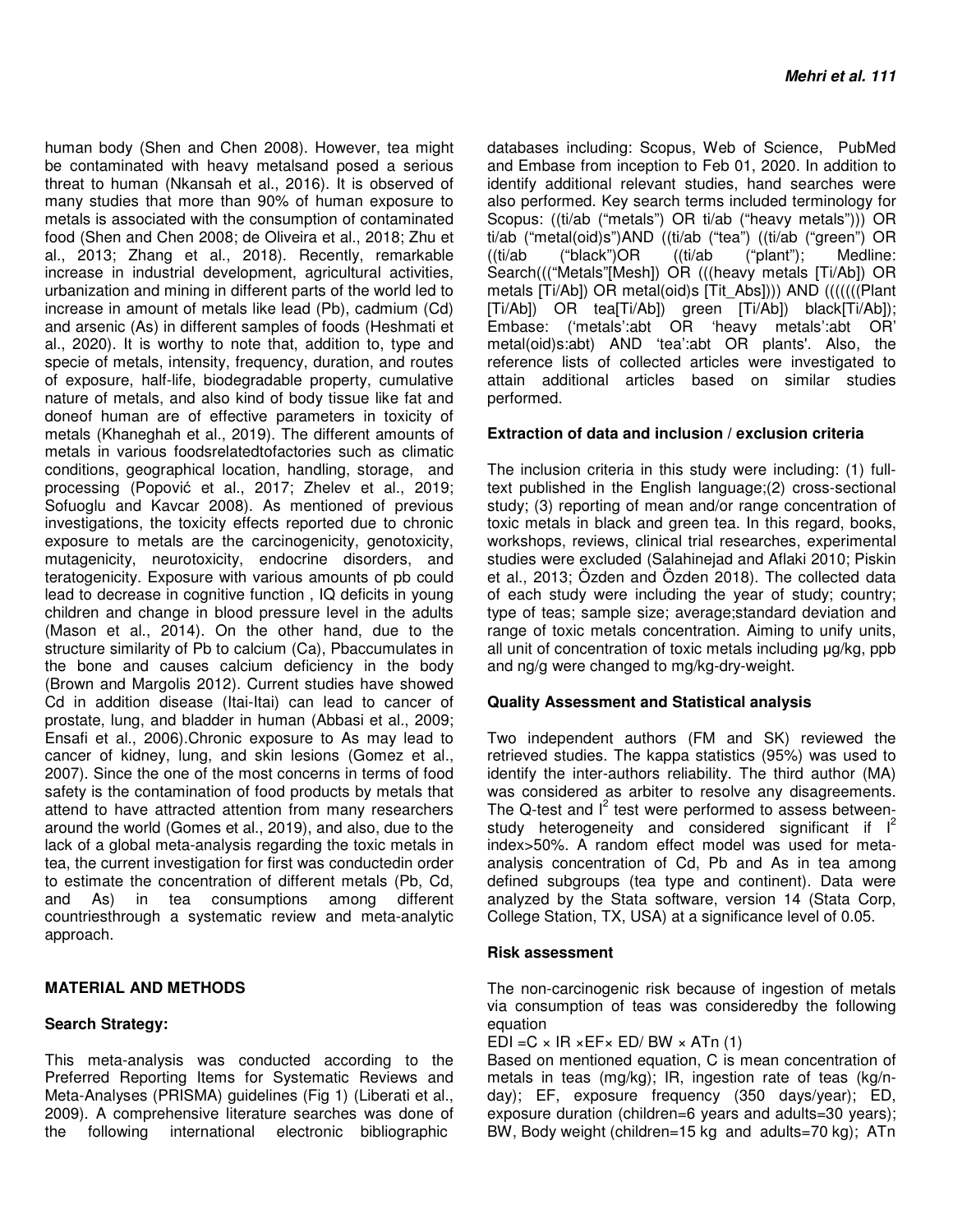

Figure 1: Selection process evidence searches and inclusion

(EF×ED), average time exposure (children= 2190 days and adults=10,950 days). The average world ingestion rate of tea is 750 g/n d, (Helgilibrary 2011).

Target hazard quotient (THQ) due to intake metals in teas was estimated by the following equation( (Rezaee et al., 2012).: (EF×ED), average time exposure (children= 2190 days a<br>adults=10,950 days). The average world ingestion rate<br>tea is 750 g/n d, (Helgilibrary 2011).<br>Target hazard quotient (THQ) due to intake metals in t<br>was estimated by the

#### $THQ = EDI / RfD (2)$

In this equation, EDI estimated daily intake; RfD, oral reference dose. Rfd of Pb, Cd, As, was 0.003, 0.001, 0.003mg/kg/day, respectivel (Antoine et al., 2017)

TTHQ =  $\sum_{i=1}^{n} TH$  $THQi$  Equation  $(4)$ 

TTHQ show the sum of the each THQfor whole metal analyzed in tea samples( (Antoine et al., 2017) 2017). If TTHQ was lower than 1, health hazard was considered acceptable for health human (Qin et al., 2015). lower than 1, health hazard was considered<br>table for health human (Qin et al., 2015).<br>tainty analysis<br>er to raise preciseof risk assessment via considering<br>ainties,Monte Carlo simulated (MCS) method was

### Uncertainty analysis

In order to raise preciseof risk assessment via considering uncertainties,Monte Carlo simulated (MCS) method utilized.. MCSis a precise method for considering parameters affecting uncertaintiesand provides accurate health risk . To conduct this method,the Oracle Crystal Ball software (version 11.1.2.4.600) was used. In this method, the parameters like the concentration of metals(C), ingestion rate (IR) and body weight (BW) were precise method for considering<br>mcertaintiesand provides accurate<br>this method, the Oracle Crystal Ball<br>0.4.600) was used. In this method,<br>the concentration of metals(C),<br>pody weight (BW) were considered

as lognormal distribution (Qin et al., 2015; Zhu etal., 2019), the number of repetitions was at10,000 and percentile 95% of THQ, TTHQ, and ILCR was considered cut point of human health risk (Qu et al., 2012).. Supervisory of the number of repetitions was at 10,000 and percentile 95%<br>
of THQ, TTHQ, and ILCR was considered cut point of<br>
the the numan health risk (Qu et al., 2012)..<br>
(Rezaee et al.,<br> **RESULTS**<br>
ake; RfD, oral<br>
0.00

### **RESULTS**

#### **Retrieve studies process and characteristics of studies and of studies**

To conduct systematic review process by searching, 1, 181 papers were retrieved from Web of Science (n=187), Scopus (n=607), Embase (n=93) and PubMed (n=294) databases publications from1 Jan1973 to 1 Sep2019. In the first step, 685 articleswere excluded via Endnote the first step, 685 articleswere excluded via Endnote<br>software (EndNoteX7.7.1; Bld 10036) because of repetition. Based on the title of retrieved articles, 496papers were considered suitable for study and 258articles were excluded. Based on abstract, 238 articles were reviewed, and then 193 articles were excluded. The Full text of 45 articles were reviewed, and finally, 39 papers were included(2, 6-9, 12, 14, 22 , 32-61)(Fig. 1). The study characteristics and results are displayed in Tables 1-3S (Supplementary). In regard of Cd, included studies were eved from Web of Science (n=187),<br>Embase (n=93) and PubMed (n=294)<br>tions from1 Jan1973 to 1 Sep2019. In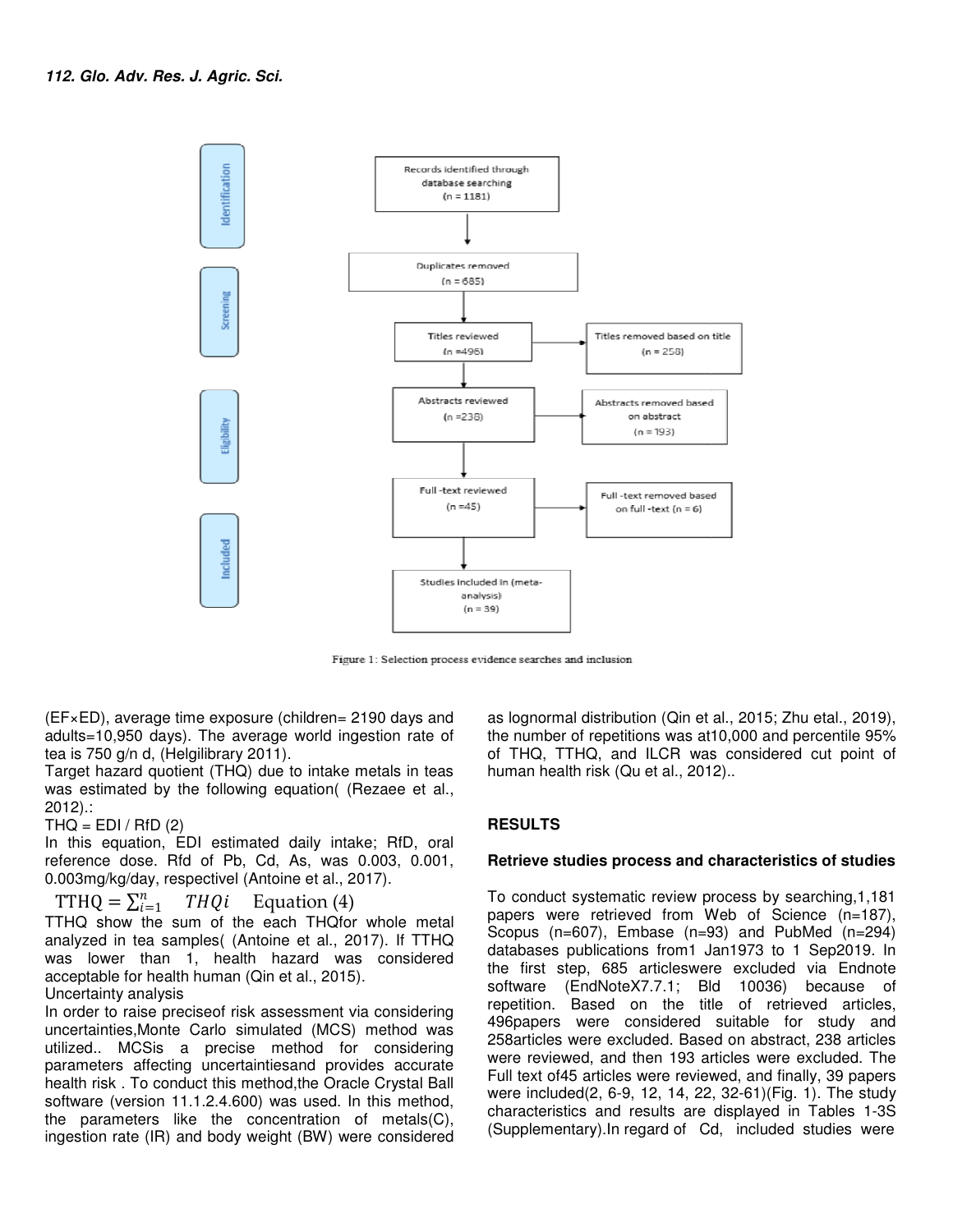**Table 1 S.** Main characteristic included in our study for pb metal

| Author             | Year | Type<br>of<br>tea | Country       | $\mathsf{N}$<br>of<br>sample | Mean           | <b>SD</b>  | Range           | Method         | <b>LOD</b> |
|--------------------|------|-------------------|---------------|------------------------------|----------------|------------|-----------------|----------------|------------|
| Al-Othman et al.   | 2012 | <b>Black</b>      | Saudi Arabia  | 10                           | 5.9            | 2.41       | <b>BDL-8.7</b>  | (FAAS)         | <b>NM</b>  |
| Zhang et al.,      | 2018 | <b>Black</b>      | China         | 10                           | .93            | .19        | $0.56 - 1.26$   | <b>ICP-AES</b> | 0.2        |
| Srogi et al.,      | 2006 | <b>Black</b>      | Italy         | 7                            | 9              | 4          | 0.10-27.32      | <b>FAAS</b>    | <b>NM</b>  |
| Milani et al.,     | 2016 | <b>Black</b>      | <b>Brazil</b> | 9                            | .16            | .02        | $0.13 - 0.20$   | ICP-MS         | 0.013      |
| Lv, H. P et al.,   | 2013 | <b>Black</b>      | China         | 56                           | 2.32           | .73        | $0.66 - 4.66$   | <b>ICP-AES</b> | <b>NM</b>  |
| Salahinejad et al. | 2010 | <b>Black</b>      | Iran          | 11                           | 1.41           | .706       | $0.92 - 2.92$   | ICP-AES        | 0.04       |
| Shokrzadeh et al.  | 2005 | <b>Black</b>      | Iran          | 10                           | 6.09           | 2.01       | 4.78-5.99       | AAS            | <b>NM</b>  |
| Zhu et al.         | 2013 | <b>Black</b>      | China         | 80                           | .62            | .21        | 0.380-0.867     | ICP-MS         | 0.01       |
| Karimi et al.      | 2008 | <b>Black</b>      | Iran          | 10                           | 2.31           | .29        | $2.08 - 2.59$   | AAS            | <b>NM</b>  |
| Narin et al.,      | 2004 | <b>Black</b>      | China         | 14                           | .17            | .07        | $0.08 - 0.27$   | <b>FAAS</b>    | 0.1        |
| Nasri et al.       | 2017 | <b>Black</b>      | Iran          | $\overline{7}$               | .13            | $\cdot$    | $0.04 - 10.12$  | AAS            | <b>NM</b>  |
| Rubio et al.,      | 2012 | <b>Black</b>      | Spain         | 36                           | .65            | .71        | <b>NM</b>       | <b>ICPS</b>    | <b>NM</b>  |
| Zhang et al.,      | 2011 | <b>Black</b>      | China         | 20                           | .32            | .16        | $0.13 - 0.49$   | AAS            | <b>NM</b>  |
| Sofuoglu et al.,   | 2008 | <b>Black</b>      | Turkey        | 50                           | .017           | .013       | $0.003 - 0.065$ | ICP-AES        | <b>NM</b>  |
| Seth et al.        | 1973 | <b>Black</b>      | Indian        | 10                           | .007           | .002       | 0.002-0.012     | AAS            | <b>NM</b>  |
| Árvay, J. et al.,  | 2015 | <b>Black</b>      | Slovakia      | 10                           | 1.387          | .54        | <b>NM</b>       | GF-AAS         | <b>NM</b>  |
| Prki? et al.       | 2017 | <b>Black</b>      | Croatia       | 11                           | .103           | .054       | $0.053 - 0.25$  | <b>FAAS</b>    | 0.07       |
| Yousefi et al.,    | 2017 | <b>Black</b>      | Iran          | 32                           | .19            | .12        | $0.01 - 0.45$   | ICP-OES.       | <b>NM</b>  |
| Nkansah et al.     | 2016 | <b>Black</b>      | Ghana         | 15                           | .16            | ${\bf .6}$ | $0.10 - 0.40$   | AAS            | 0.01       |
| Prki et al.,       | 2018 | <b>Black</b>      | Croatia       | 19                           | .925           | .231       | $0.561 - 1.28$  | AAS            | 0,08       |
| Hosseni et al.     | 3013 | <b>Black</b>      | Iran          | 20                           | .368           | .184       | 0.016-0.108     | <b>GFAAS</b>   | 0.15       |
| Oliveira et al.    | 2018 | <b>Black</b>      | US            | 16                           | .64            | .11        | $0.26 - 1.90$   | ICP-MS         | <b>NM</b>  |
| Ozdwn et al.,      | 2015 | <b>Black</b>      | Turkey        | 15                           | 4.6            | 2.1        | 3.22-5.98       | ICP-OES        | 0.1        |
| Jin et al.         | 2005 | <b>Black</b>      | China         | 20                           | 2.21           | 1.04       | $0.11 - 4.55$   | <b>GFAAS</b>   | <b>NM</b>  |
| Rubio et al.,      | 2012 | <b>Black</b>      | Spain         | 36                           | .22            | .13        | <b>NM</b>       | <b>ICPS</b>    | <b>NM</b>  |
| Rashid et al.      | 2016 | <b>Black</b>      | Bangladesh.   | 10                           | .089           | .004       | $0.03 - 0.13$   | GF?AAS         | 0.052      |
| Ashraf et al.,     | 2008 | <b>Black</b>      | Saudi Arabia  | 17                           | 1.7            | .81        | $0.3 - 2.2$     | <b>ICP-AES</b> | <b>NM</b>  |
| Jin et al.         | 2005 | <b>Black</b>      | China         | 17                           | 2.2            | 1.5        | $0.59 - 4.49$   | AAS            | <b>NM</b>  |
| Shaltout et al.,   | 2016 | <b>Black</b>      | Saudi Arabia  | $\overline{7}$               | .35            | .15        | $0.23 - 0.53$   | ICP-MS         | 0.48       |
| Tokaliolu et al,   | 2012 | <b>Black</b>      | Turkey        | 30                           | 1.5            | .55        | $0.02 - 3.01$   | ICP-MS         | <b>NM</b>  |
| Zhang et al.,      | 2017 | <b>Black</b>      | China         | 30                           | .82            | .74        | <b>NM</b>       | AAS            | 0.54       |
| Kalianin et al.    | 2013 | <b>Black</b>      | Serbia        | 24                           | .75            | .375       | $0.73 - 0.77$   | <b>GFAAS</b>   | <b>NM</b>  |
| Cao et al.         | 2010 | <b>Black</b>      | Yunnan        | 36                           | .47            | .61        | $0.01 - 2.4$    | ICP-AES        | 0.22       |
| Ghuniem et al.,    | 2019 | <b>Black</b>      | Egypt         | 35                           | 0              | 0          | ΝM              | ICP-OES        | ΝM         |
| Naghipour et al.,  | 2016 | <b>Black</b>      | Iran          | 54                           | $\overline{c}$ | .9         | $0.5 - 3.5$     | <b>ICP-AES</b> | <b>NM</b>  |
| Zazouli et al.     | 2010 | <b>Black</b>      | Iran          | 10                           | 11.42          | 2.28       | 8.38-15.48      | AAS            | <b>NM</b>  |
| Nejatolahi et al., | 2014 | <b>Black</b>      | Iran          | 60                           | .44            | .14        | $0.28 - 0.56$   | AAS            | <b>NM</b>  |
| Oliveira et al.,   | 2018 | Green             | US.           | 14                           | .76            | .12        | $0.36 - 1.70$   | ICP-MS         | ΝM         |
| Baronet e al.,     | 2016 | Green             | Italy         | 16                           | .55            | .35        | $0.10 - 1.08$   | AAS            | 0.1        |
| Arvay, J. et al.,  | 2015 | Green             | Slovakia      | 14                           | .875           | .59        | NM              | GF-AAS         | <b>NM</b>  |
| Milani et al.,     | 2016 | Green             | <b>Brazil</b> | 9                            | $\cdot$        | .12        | $0.05 - 0.37$   | ICP-MS         | 0.005      |
| Othman et al.,     | 2011 | Green             | Saudi Arabia  | 20                           | 3.28           | 1.2        | $0.23 - 6.3$    | ICP-MS         | 0.3        |
| Podwika et al.,    | 2018 | Green             | Poland        | 27                           | .049           | .03        | $0.006 - 0.15$  | AAS            | <b>NM</b>  |
| Baronet e al.,     | 2016 | Green             | Italy         | 14                           | .47            | .07        | $0.30 - 0.57$   | AAS            | 0.1        |
| Popovi? et al.,    | 2018 | Green             | Serbia        | $\boldsymbol{9}$             | .21            | .08        | ΝM              | <b>FAAS</b>    | 0.48       |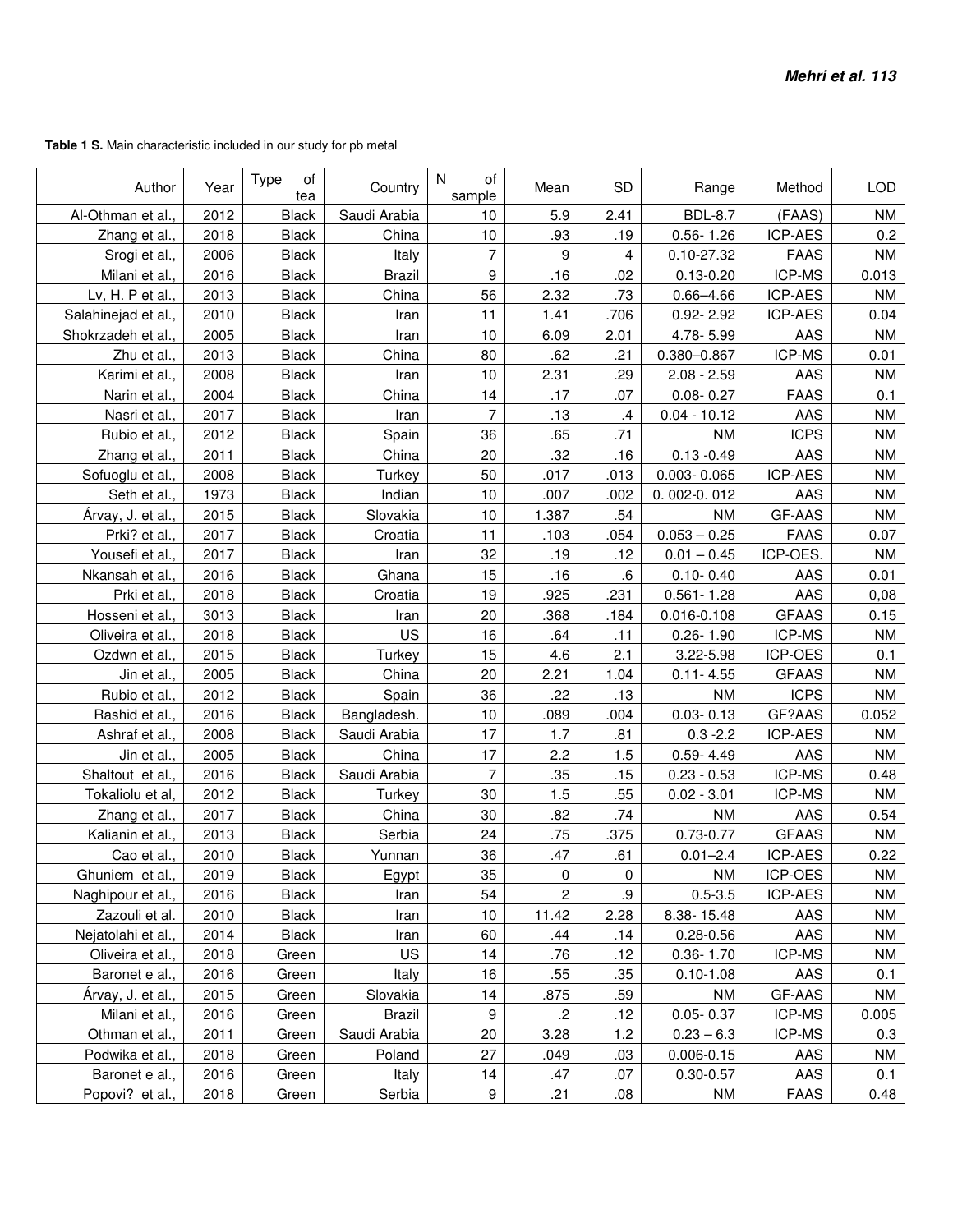## **114. Glo. Adv. Res. J. Agric. Sci.**

**Table 1S.** Continue

| Ghuniem et al.,      | 2019 | Green | Egypt  | 35             | .23 | ه.   | <b>NM</b>       | <b>ICP-OES</b> | <b>NM</b> |
|----------------------|------|-------|--------|----------------|-----|------|-----------------|----------------|-----------|
| Li et al.,           | 2015 | Green | China  | 26             | .92 | .42  | $0.12 - 2.24$   | ICP-AES        | <b>NM</b> |
| Peri-Gruji et al.,   | 2009 | Green | Serbia | 12             | 2.9 | 4. ا | 1.4- -4.4       | FAAS           | 0.1       |
| Brzezicha-Cirocka et | 2016 | Green | Poland | 4 <sup>1</sup> | .45 | .38  | $0.09 - 1.38$   | <b>AAS</b>     | 0.004     |
| al                   |      |       |        |                |     |      |                 |                |           |
| Tsushida et al.,     | 1997 | Green | Japan  | 139            | .49 | .23  | . 93<br>l 1 - 1 | AAS            | ΝM        |

**Table 2S.** Main characteristic included in our study for Cd metal

| Author                     | Year | <b>Type</b><br>οf<br>tea | Country       | $\mathsf{N}$<br>of<br>sample | Mean          | <b>SD</b> | Range           | Method         | <b>LOD</b> |
|----------------------------|------|--------------------------|---------------|------------------------------|---------------|-----------|-----------------|----------------|------------|
| Tsushida et al.            | 1997 | <b>Black</b>             | Japan         | 139                          | .04           | .002      | 0.013-0.098     | AAS            | <b>NM</b>  |
| Narin et al.               | 2004 | <b>Black</b>             | China         | 14                           | .02           | .04       | $0.01 - 0.03$   | <b>FAAS</b>    | 0.06       |
| Shokrzadeh et al.          | 2005 | <b>Black</b>             | Iran          | 10                           | .6            | .23       | $0.09 - 1.09$   | AAS            | <b>NM</b>  |
| Srogi et al.               | 2006 | <b>Black</b>             | Italy         | $\overline{7}$               | .27           | .12       | $0.06 - 0.49$   | <b>FAAS</b>    | <b>NM</b>  |
| Ashraf et al.              | 2008 | <b>Black</b>             | Saudi Arabia  | 17                           | 1.1           | .51       | $0.3 - 2.2$     | <b>ICP-AES</b> | <b>NM</b>  |
| Sofuoglu et al.            | 2008 | <b>Black</b>             | Turkey        | 50                           | .0002         | .0002     | 0.002-0.079     | ICP-AES        | <b>NM</b>  |
| Yaylali-Abanuz Et al.      | 2009 | <b>Black</b>             | Turkey        | 10                           | .06           | .02       | $0.02 - 0.12$   | AAS            | 0.01       |
| Yaylali-Abanuz Et al.      | 2009 | <b>Black</b>             | Turkey        | 10                           | .74           | .27       | $0.27 - 1.86$   | AAS            | 0.002      |
| Cao et al.                 | 2010 | <b>Black</b>             | China         | 36                           | .02           | .0002     | $0.01 - 0.03$   | ICP-AES        | 0.011      |
| Zazouli et al.             | 2010 | <b>Black</b>             | Iran          | 10                           | .67           | .51       | $0.13 - 1.92$   | AAS            | <b>NM</b>  |
| Salahinejad et al.         | 2010 | <b>Black</b>             | Iran          | 11                           | .66           | .33       | Nd-0.78         | ICP-AES        | 0.003      |
| Al-Othman et al.           | 2012 | <b>Black</b>             | Saudi Arabia  | 10                           | .15           | .08       | <b>BDL-0.7</b>  | (FAAS)         | <b>NM</b>  |
| Prkic et al.               | 2013 | <b>Black</b>             | Croatia       | $\overline{7}$               | .21           | .13       | $0.02 - 0.38$   | <b>ETAAS</b>   | <b>NM</b>  |
| Lv, H. P et al.            | 2013 | <b>Black</b>             | China         | 56                           | .06           | .02       | $0.023 - 0.13$  | <b>ICP-AES</b> | <b>NM</b>  |
| Hosseni et al.             | 2013 | <b>Black</b>             | Iran          | 20                           | .03           | .01       | $0.005 - 0.069$ | <b>GFAAS</b>   | 0.18       |
| Zhu et al.                 | 2013 | <b>Black</b>             | China         | 80                           | .02           | .01       | $0.010 - 0.032$ | <b>FAAS</b>    | 0.005      |
| Árvay, J. et al.           | 2015 | Green                    | Slovakia      | 14                           | .16           | .08       | <b>NM</b>       | GF-AAS         | <b>NM</b>  |
| Árvay, J. et al.           | 2015 | <b>Black</b>             | Slovakia      | 10                           | $\mathcal{A}$ | .07       | <b>NM</b>       | GF-AAS         | <b>NM</b>  |
| Ozdwn et al.               | 2015 | <b>Black</b>             | Turkey        | 15                           | .39           | .19       | $0.32 - 0.47$   | ICP-OES        | 0.1        |
| Li et al.                  | 2015 | Green                    | China         | 26                           | .06           | .02       | $0.025 - 0.11$  | <b>ICPMS</b>   | <b>NM</b>  |
| Orisakwe et al.            | 2015 | <b>Black</b>             | Nigeria       | 20                           | $\cdot$ 1     | .05       | $0.01 - 0.25$   | AAS            | 0.01       |
| Baronet e al.              | 2016 | Green                    | Italy         | 16                           | .04           | .03       | $0.01 - 0.08$   | AAS            | 0.1        |
| Shaltout et al.            | 2016 | <b>Black</b>             | Saudi Arabia  | $\overline{7}$               | .03           | .02       | $0.01 - 0.05$   | <b>ICP-MS</b>  | 0.48       |
| Rashid et al.              | 2016 | <b>Black</b>             | Bangladesh    | 10                           | .27           | .003      | $0.05 - 1.14$   | GF-AAS         | 0.026      |
| Milani et al.              | 2016 | <b>Black</b>             | <b>Brazil</b> | 9                            | .01           | .03       | $0.010 - 0.02$  | <b>ICP-MS</b>  | 0.001      |
| Naghipour et al.           | 2016 | Black                    | Iran          | 54                           | .33           | .16       | $0.07 - 0.6$    | <b>ICP-AES</b> | ΝM         |
| Brzezicha-Cirocka et<br>al | 2016 | Green                    | Poland        | 41                           | .01           | .004      | $0.003 - 0.01$  | AAS            | 0.003      |
| Nkansah et al.             | 2016 | <b>Black</b>             | Ghana         | 15                           | .36           | .18       | $0.10 - 1.50$   | AAS            | 0.007      |
| Baronet e al.              | 2016 | Green                    | Italy         | 14                           | .03           | .01       | $0.01 - 0.05$   | AAS            | 0.1        |
| Milani et al.              | 2016 | Green                    | <b>Brazil</b> | 9                            | .01           | .0001     | $0.004 - 0.01$  | ICP-MS         | 0.001      |
| Prkic et al.               | 2017 | <b>Black</b>             | Croatia       | 11                           | .02           | .02       | 0.011-0.131     | <b>FAAS</b>    | 0.08       |
| Zhang et al.               | 2017 | <b>Black</b>             | China         | 30                           | .05           | .03       | <b>NM</b>       | AAS            | 1.1        |
| Nasri et al.               | 2017 | <b>Black</b>             | Iran          | $\overline{7}$               | .06           | .02       | $0.01 - 0.12$   | AAS            | <b>NM</b>  |
| Yousefi et al.             | 2017 | <b>Black</b>             | Iran          | 32                           | .19           | .12       | $0.01 - 0.45$   | ICP-OES.       | <b>NM</b>  |
| Oliveira et al.            | 2018 | Green                    | US            | 14                           | .04           | .01       | $0.01 - 0.04$   | ICP-MS         | <b>NM</b>  |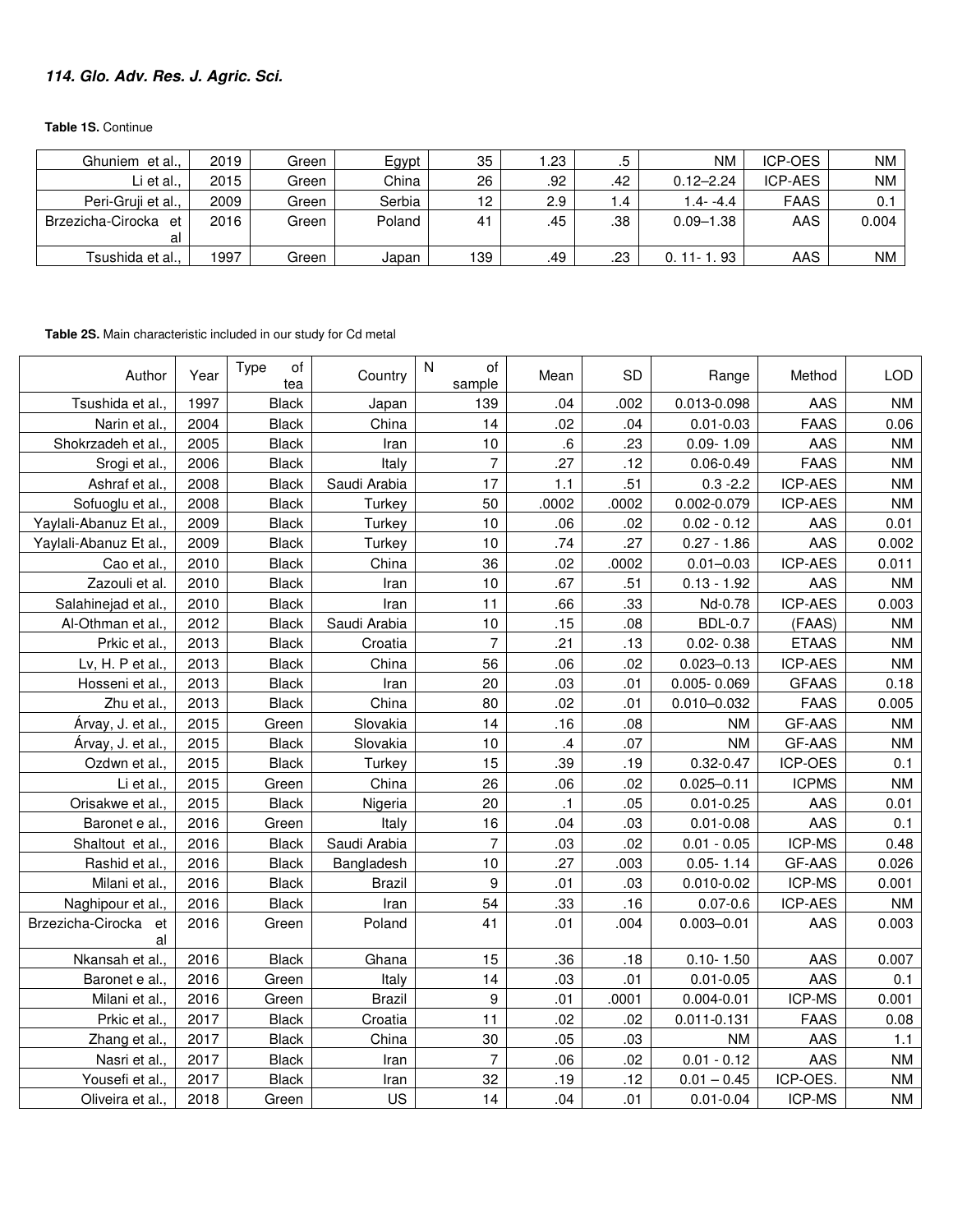| Zhang et al.,    | 2018 | <b>Black</b> | China   | 10 | .06 | 01. | $0.04 - 0.08$   | <b>ICP-AES</b> | 0.02      |
|------------------|------|--------------|---------|----|-----|-----|-----------------|----------------|-----------|
| Oliveira et al., | 2018 | <b>Black</b> | US      | 16 | .05 | .01 | $0.01 - 0.19$   | <b>ICP-MS</b>  | <b>NM</b> |
| Popovic et al.,  | 2018 | Green        | Serbia  |    | .34 | .02 | <b>NM</b>       | <b>FAAS</b>    | 0.11      |
| Prkic et al.,    | 2018 | <b>Black</b> | Croatia | 19 | .53 | .22 | $0.082 - 0.805$ | AAS            | 0.07      |
| Ghuniem et al.,  | 2019 | Green        | Egypt   | 35 | .09 | .03 | <b>NM</b>       | <b>ICP-OES</b> | <b>NM</b> |
| Ghuniem et al.,  | 2019 | <b>Black</b> | Egypt   | 35 | 0.4 | 0.2 | <b>NM</b>       | ICP-OES        | <b>NM</b> |

**Table 3S.** Main characteristic included in our study for As metal

| Author             | Year | of<br>Type<br>tea | Country       | N<br>of<br>sample | Mean | <b>SD</b> | Range           | Method         | <b>LOD</b> |
|--------------------|------|-------------------|---------------|-------------------|------|-----------|-----------------|----------------|------------|
| Shaltout et al.,   | 2016 | <b>Black</b>      | Saudi Arabia  | 7                 | .12  | .04       | $0.07 - 0.19$   | <b>ICP-MS</b>  | 3.07       |
| Nasri et al.,      | 2017 | <b>Black</b>      | Iran          | 7                 | .16  | 8.        | $0.04 - 0.28$   | AAS            | <b>NM</b>  |
| Karimi et al.,     | 2008 | <b>Black</b>      | Iran          | 10 <sup>10</sup>  | .09  | .02       | $0.08 - 0.12$   | <b>AAS</b>     | NM         |
| Zhang et al.,      | 2017 | <b>Black</b>      | China         | 30                | .15  | $\cdot$ 1 | <b>NM</b>       | AAS            | 1.46       |
| Zhu et al.,        | 2013 | <b>Black</b>      | China         | 80                | .06  | .02       | $0.009 - 0.124$ | <b>ICP-MS</b>  | 0.036      |
| Lv, H. P et al.,   | 2013 | Black             | China         | 56                | .15  | .03       | $0.07 - 0.25$   | ICP-AES        | NM         |
| Popovi et al.,     | 2018 | Green             | Serbia        | 9                 | .21  | .08       | <b>NM</b>       | <b>FAAS</b>    | 0.48       |
| Popovi et al.,     | 2018 | Green             | Serbia        | 9                 | .04  | .01       | <b>NM</b>       | <b>FAAS</b>    | 0.45       |
| Milani et al.,     | 2016 | <b>Black</b>      | <b>Brazil</b> | 9                 | .02  | .01       | $0.018 - 0.04$  | <b>ICP-MS</b>  | 0.013      |
| Oliveira et al.,   | 2018 | Black             | Us            | 16                | .22  | .02       | $0.05 - 0.36$   | <b>ICP-MS</b>  | NM         |
| Rashid et al.,     | 2016 | Black             | Bangladesh    | 10                | 1.21 | 0         | $0.19 - 2.06$   | GF-AAS         | 0.046      |
| Nkansah et al.,    | 2016 | Black             | Ghana         | 15                | 1.66 | .83       | $1.40 - 2.00$   | AAS            | 0.004      |
| Naghipour et al.,  | 2016 | Black             | Iran          | 54                | .07  | .03       | $0.03 - 0.1$    | ICP-AES        | NM         |
| Zhang et al.,      | 2018 | Black             | China         | 10                | .29  | .06       | $0.18 - 0.453$  | ICP-AES        | 0.05       |
| Cao et al.,        | 2010 | Black             | China         | 36                | .17  | .06       | $0.08 - 0.36$   | ICP-AES        | 0.038      |
| Sofuoglu et al.,   | 2008 | Black             | Turkey        | 50                | 0    | .07       | 0.016-0.053     | <b>ICP-AES</b> | <b>NM</b>  |
| Barman et al.,     | 2019 | <b>Black</b>      | India         | 497               | .11  | .05       | $0.01 - 0.37$   | AAS            | 0.005      |
| Nejatolahi et al., | 2014 | Black             | Iran          | 60                | .21  | .08       | $0.17 - 0.29$   | <b>AAS</b>     | <b>NM</b>  |
| Ashraf et al.,     | 2008 | Black             | Saudi Arabia  | 17                | 1.1  | .52       | $0.3 - 2.2$     | ICP-AES        | NM         |
| Milani et al.,     | 2016 | Green             | Brazil        | 9                 | .04  | .01       | 0.029-0.06      | ICP-MS         | 0.005      |
| Oliveira et al.,   | 2018 | Green             | Us            | 14                | .18  | .07       | $0.01 - 0.70$   | ICP-MS         | NM         |

published between 1997 and 2019, the sample size of included articles varied from 7 to 139 with a total of 956 samples. For Pb, included studies were published between 1973 and 2019, the sample size of included articles varied from 7 to 139 with a total of 1240 samples and for As, included studies were published between 2008 and 2018.The sample size of included articles varied from 7 to 497 with a total of 1005 samples. Rank order of countries according to the number ofstudies were: Iran(51.28%)~China (51.28%) >Saudi Arabia (23.07%) >Turkey(20.47%) >Brazil (15.38%)~Us(15.38%) >Serbia (12.82%)> Egypt (10.25%)~Italy(10.25%)~Slovakia (10.25%)> Bangladesh(7.69%)~Croatia(7.69%)~ Ghana $(7.69\%)$ ~

Poland(7.69%)>India(5.12%)~Spain(5.12%) >Nigeria (2.56%)~Yunnan (2.56%)(Tables 1-3S).

#### **The concentration of toxic metals in teas based onteas types and continents**

The results of Cochran's Q test and  $I^2$  statistics suggested a significant heterogeneity among the included studies for Cd  $(Q=3205.92, df = 40, p<0.001$  and  $I^2=100\%$ ), Pb  $(Q=11373.46, df = 48, p < 0.001$  and  $I^2 = 99.6%$  and As  $(Q=2585.79, df = 19, p < 0.001$  and  $I^2=99.3%$ ). In order to reduce the heterogeneity, we performed subgroup analysis based on teas types and continents (Tables1, 2). The concentration of Pb was higher in green tea and according continents, the highest and lowest concentration was belonging African countries and American countries, respectively (0.703 mg/kg vs. 0.44 mg/kg). Accordingly, the concentration of Cd in black tea was 0.09 mg/kg (0.082 mg/kg, 0.098 mg/kg) and in green tea was 0.08 mg/kg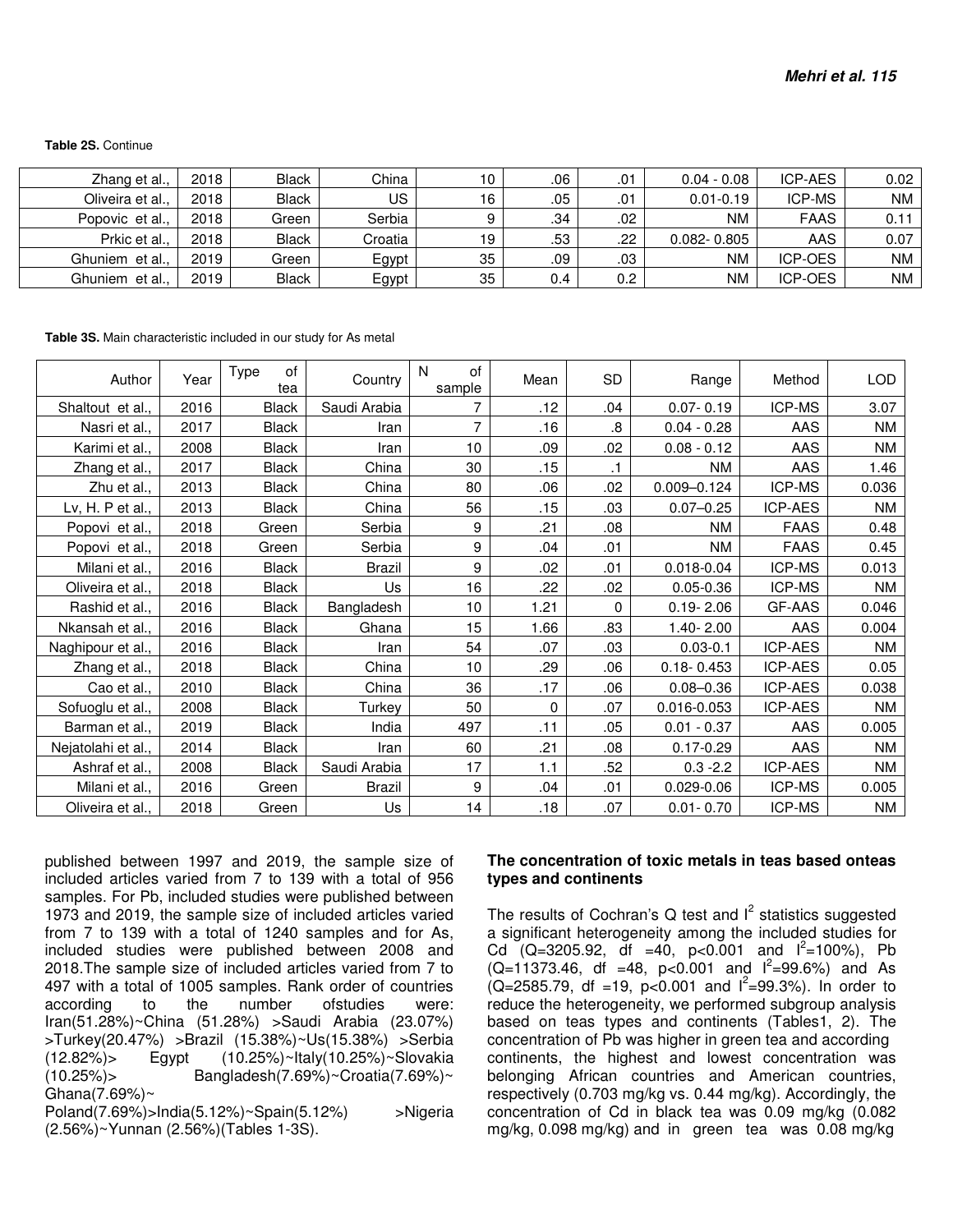| Toxic  | <b>WHO</b> | Number | <b>ES</b> | _ower | <b>Jpper</b> | Weight | Statistic | df | P value | 12   |
|--------|------------|--------|-----------|-------|--------------|--------|-----------|----|---------|------|
| metals | regions    | study  |           |       |              | (%)    |           |    |         | (%)  |
| Pd     | black      | 33     | 0.54      | 0.51  | 0.58         | 69.99  | 90008.7   | 35 | < 0.001 | 99.6 |
|        | green      | 13     | 0.779     | 0.587 | 0.971        | 30.01  | 1771.37   | 12 | < 0.001 | 99.3 |
| Cd     | black      | 32     | 0.09      | 0.082 | 0.098        | 68.14  | 3202.05   | 31 | < 0.001 | 100  |
|        | green      | 9      | 0.08      | 0.065 | 0.096        | 36.86  | 3108.34   | 8  | < 0.001 | 99.7 |
| AS     | black      | 16     | 0.149     | 0.116 | 0.182        | 77.61  | 2147.21   | 15 | < 0.001 | 99.3 |
|        | green      | 4      | 0.101     | 0.067 | 0.134        | 22.39  | 94.42     | 3  | < 0.001 | 96.8 |

**Table 1.**Meta-analysis of concentration of toxic metal (mg/kg) based on kind of tea.

 **Table 2.** Meta-analysis of concentration of toxic metal (PTEs) (mg/kg) in teas based on WHO regions

| Toxic  | <b>WHO</b> | Number | <b>ES</b>                | Lower                    | Upper | Weight                   | <b>Statistic</b> | df | P value                  | $^{2}$ |
|--------|------------|--------|--------------------------|--------------------------|-------|--------------------------|------------------|----|--------------------------|--------|
| metals | regions    | study  |                          |                          |       | (%)                      |                  |    |                          | (%)    |
| Pd     | Asia       | 26     | 0.661                    | 0.613                    | 0.708 | 48.59                    | 8018.07          | 25 | < 0.001                  | 99.7   |
|        | Europe     | 17     | 0.558                    | 0.472                    | 0.644 | 35.25                    | 1705.86          | 16 | < 0.001                  | 99.1   |
|        | Africa     | 2      | 0.703                    | 0                        | 1.75  | 2.73                     | 36.76            |    | < 0.001                  | 97.3   |
|        | America    | 4      | 0.44                     | 0.114                    | 0.766 | 13.43                    | 594.87           | 3  | < 0.001                  | 99.5   |
| Cd     | Asia       | 19     | 0.103                    | 0.085                    | 0.12  | 48.79                    | 833356.5         | 18 | < 0.001                  | 100    |
|        | Europe     | 14     | 0.131                    | 0.114                    | 0.149 | 29.27                    | 3779.41          | 13 | < 0.001                  | 99.7   |
|        | Africa     | 4      | 0.224                    | 0.137                    | 0.311 | 6.86                     | 113.93           | 3  | < 0.001                  | 97.4   |
|        | America    | 4      | 0.028                    | 0.003                    | 0.063 | 15.09                    | 381.88           | 3  | < 0.001                  | 99.2   |
| AS.    | Asia       | 13     | 0.159                    | 0.129                    | 0.188 | 59.79                    | 930.15           | 12 | < 0.001                  | 98.7   |
|        | Europe     | 3      | 0.075                    | 0.014                    | 0.136 | 16.8                     | 56.69            | 2  | < 0.001                  | 96.5   |
|        | Africa     | 0      | $\overline{\phantom{a}}$ | $\overline{\phantom{a}}$ |       | $\overline{\phantom{a}}$ |                  | -  | $\overline{\phantom{a}}$ |        |
|        | America    | 4      | 0.114                    | 0.023                    | 0.206 | 23.41                    | 1237.05          | 3  | < 0.001                  | 99.8   |

(0.065 mg/kg, 0.096 mg/kg). The highest concentration of Cd in tea was in African countries and lowest in American countries (0.224 mg/kg vs. 0.028 mg/kg). In regard of As, black teas had higher concentration (0.149 mg/kg vs. 0.101 mg/kg) and teas in Asian countries had highest concentration (0.159 mg/kg). As seen of results, the concentration of toxic metals in tea was greatly diverse between different countries.Discrepancy observed could be related to the numerous factors like physicochemical characteristics of heavy metals, condition during plant growth (PH.humidity of soil, water), altitude of sea level, speed of rainfall,different bioavailability of metals (Shi et al., 2008; Yongsheng et al., 2011; Chaoua et al., 2019), and characteristics of soil used for cultivation tea. Generally, It is obvious that chemical properties of soil including pH (Li et al., 2013), level of carbon (Lei et al., 2013), amount of nitrogen (Oh et al., 2008), potassium sulfur (Kamau et al., 2008), and phosphate fertilizers have effect role in metals uptake viatea plants (Ananthacumaraswamy et al., 2003); Yaylali-Abanuz and Tuysuzin their studies indicated that there was a significant

negative relation between soil pH and uptake of metals by tea plants (Yaylalı-Abanuz and Tüysüz 2009). As mentioned in previous studies, high concentration of metals in teas may be effective by environmental pollution levelduring plant growth. For sample, Sharafi et al., 2019 in their studies indicated, crops cultivate near factories, mines, and highways had high amounts of metals (Sharafi et al., 2019). As a result, the metals pattern in tea shows the geography conditions of different countries and the natural environments in which tea plants are grown.

### **Processing of tea production**

Meta-analysis regardingto concentration of toxic metal (mg/kg) based on kind of tea was presented in Table 1. The ranking of metals concentration in black and green tea was Pb > As > Cd, respectively. The highest contamination in black tea was related to Asmetal whereas in green tea was related to Pbmetal. These differences in concentration of metals may be dependent on processing of tea production (Heshmati et al., 2020; Mehri et al., 2019). It is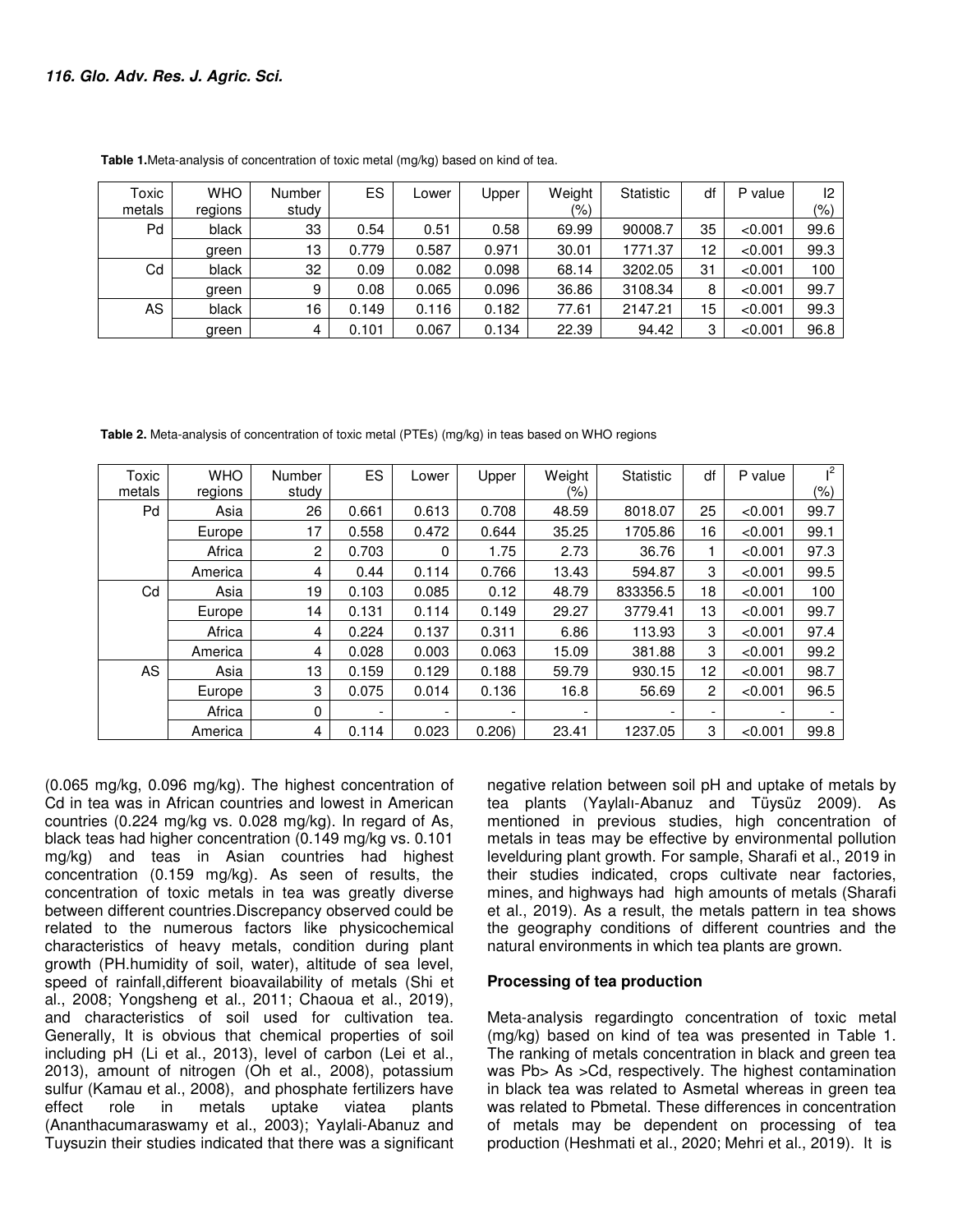|                   |                          |                          |                          | <b>Adults</b> |       |       |        | Children       |
|-------------------|--------------------------|--------------------------|--------------------------|---------------|-------|-------|--------|----------------|
|                   |                          |                          | Percentile 95%           |               |       |       |        | Percentile 95% |
| Country           | AS                       | Cd                       | Pb                       | <b>TTHQ</b>   | AS    | Cd    | Pb     | <b>TTHQ</b>    |
| <b>Bangladesh</b> | 0.045                    | 0.037                    | $\overline{\phantom{0}}$ | 0.066         | 0.212 | 0.172 |        | 0.307          |
| <b>Brazil</b>     | 0.002                    | 0.002                    | 0.082                    | 0.068         | 0.007 | 0.008 | 0.382  | 0.314          |
| China             | 0.006                    | 0.009                    | 0.740                    | 0.440         | 0.030 | 0.041 | 3.458  | 2.057          |
| Croatia           |                          | 0.072                    | 0.285                    | 0.259         |       | 0.337 | 1.325  | 1.207          |
| Egypt             | 0.101                    | 0.057                    | 0.521                    | 0.495         | 0.466 | 0.264 | 2.443  | 2.312          |
| Ghana             | 0.006                    | 0.076                    | 0.235                    | 0.100         | 0.030 | 0.359 | 1.095  | 0.468          |
| Indian            |                          |                          | 0.004                    | 0.003         |       |       | 0.019  | 0.012          |
| Iran              | 0.007                    | 0.075                    | 1.095                    | 0.651         | 0.033 | 0.351 | 5.113  | 3.036          |
| <b>Italy</b>      | $\overline{\phantom{a}}$ | 0.013                    | 2.458                    | 0.766         |       | 0.062 | 11.422 | 3.595          |
| Japan             | $\overline{\phantom{a}}$ | 0.005                    | 0.221                    | 0.181         |       | 0.023 | 1.030  | 0.844          |
| Nigeria           | $\overline{\phantom{a}}$ | 0.021                    | $\overline{\phantom{a}}$ | 0.011         |       | 0.100 |        | 0.050          |
| Poland            | $\overline{\phantom{a}}$ | 0.002                    | 0.172                    | 0.119         |       | 0.009 | 0.804  | 0.556          |
| Saudi Arabia      | 0.048                    | 0.141                    | 2.319                    | 1.111         | 0.224 | 0.661 | 10.900 | 5.186          |
| <b>Serbia</b>     | 0.007                    | 0.046                    | 0.865                    | 0.479         | 0.033 | 0.216 | 4.051  | 2.235          |
| <b>Slovakia</b>   | $\overline{\phantom{a}}$ | 0.045                    | 0.639                    | 0.422         |       | 0.207 | 2.990  | 1.970          |
| Spain             | $\overline{\phantom{a}}$ | $\overline{\phantom{a}}$ | 0.346                    | 0.158         |       |       | 1.614  | 0.737          |
| Turkey            | 0.001                    | 0.043                    | 0.980                    | 0.454         | 0.006 | 0.203 | 4.535  | 2.121          |
| US                | 0.009                    | 0.007                    | 0.314                    | 0.262         | 0.043 | 0.034 | 1.466  | 1.226          |
| Yunnan            | 0.009                    | 0.008                    | 0.555                    | 0.176         | 0.041 | 0.036 | 2.560  | 0.817          |

 **Table 3.** Uncertainty analysis for TTHQ of metals in children and adult due to consumption of tea in various countries

quite clear that content of metal varies among teas andan assortment of synergistic factors can be involved in these diversities. Besides to age and content of leaves of tea that used in packaging process, degree of maturing, storage and also the ways of fermentation have basic role in contamination sources of tea. As mentioned in previous studies, green tea is produced by young leaves, vapor of water, dry and fry without fermentation, in contrast to black tea, which it is produced by older leaves, dry via air along with fermentation (Szymczycha-Madeja et al., 2012; Mosleh et al., 2014; Matsuura et al., 2001). Also, In addition contamination sources during the production of tea,agricultural activities, use of fungicides and fertilizers in process of cultivation,handling and storage of teacan be the most important parameters in the presence of metals intea plants (Falahi and Hedaiati 2013).

### **Health risk assessment**

The non-carcinogenic risk assessment of toxic metals by consumption of the black and green teas in different countries was indicated in Table3.The results showed that accounted TTHQ amounts for adult groups in all investigated countries,except Saudi Arabia country,were lower than 1 whichindicated no acceptable health risk for

tea consumers. TTHQ amounts accounted for children groupsin countries like Saudi Arabia > Italy > Iran > Egypt > Serbia > Turkey > China > Slovakia >US>Croatia respectively were higher than 1 whilein other countries was lower than 1.Therefore, consumers are at the considerable non-carcinogenic health risk in countries with risk higher than one. TTHQ level in children was higher in comparison with adult that may be due to lower BW,which can make children to be at higher hazard risk. This finding was similar to previous studies(77-79). It is worth noting different amount of TTHQ among countries can be related to pattern and rate of consumption, consumption frequency, concentration of toxic metal and body weight (Barone et al., 2016; Atamaleki et al., 2019).

### **CONCLUSIONS**

This study was first systematic review and meta-analysis regarding the concentration of the toxic metals in teas according to types of teas and continentsin the world.Oncarcinogenic health risk in regarding to the adults and children was assessed. The results of 39 papers showed that the ranking of metals concentration in black and green was Pb > As > Cd. The highest contamination in black tea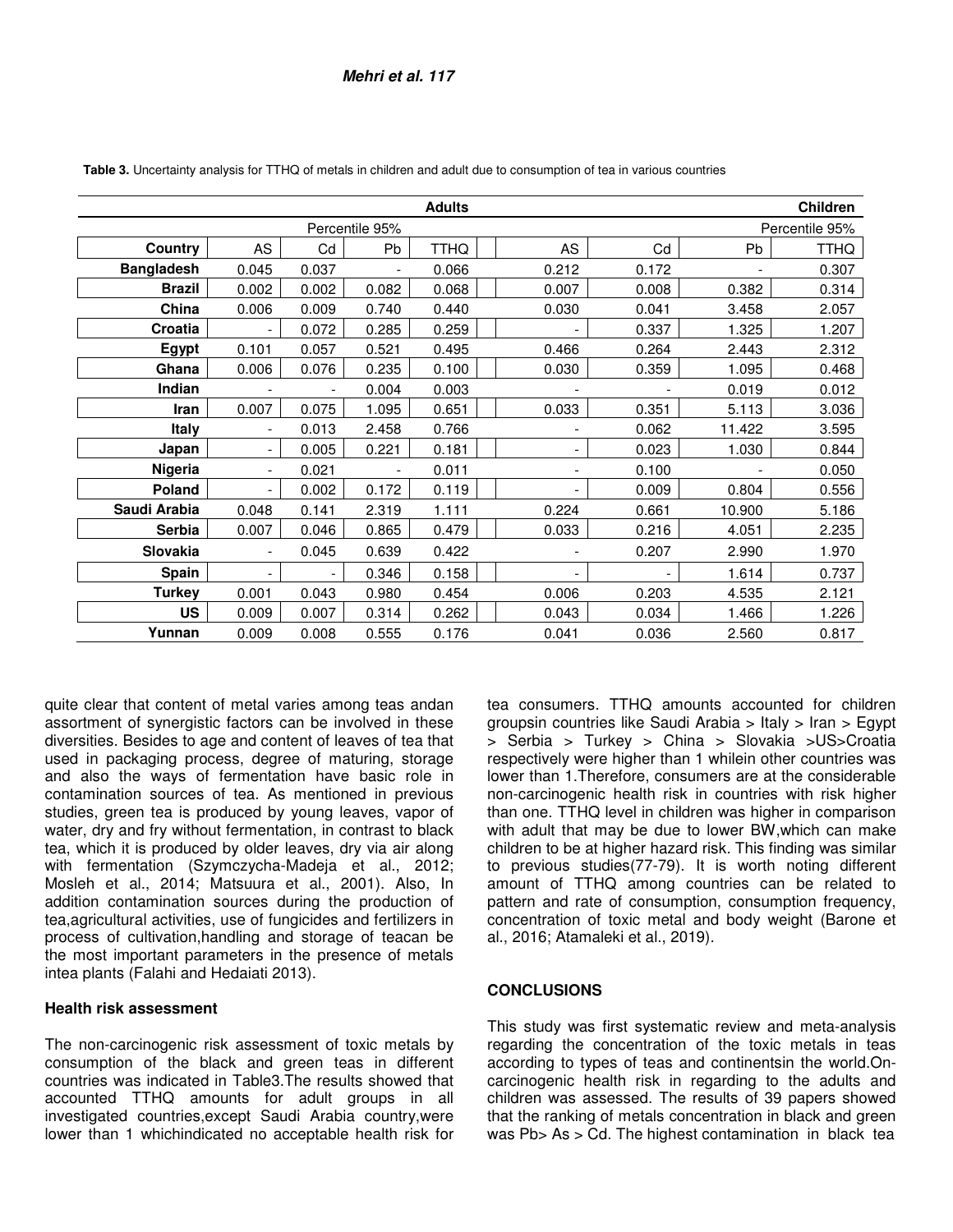was related to Asmetal whereas in green tea the highest level of contamination was related to Pbmetal. According to continents, the higher and lower concentration of toxic metals was related to Pb in Africa and Cd in America. Some parameters such as physicochemical characteristics of heavy metals, agricultural activities, status during plant growth (Ph. and humidity of soil, water), and also handling, storage, and processing practices play critical roles among these diversities. The health risk assessment indicatedrisk pattern was different in various countries and TTHQ level in children was higher in comparison with adult, hence, performing of control plans should be considered by governments as well as farmer for decrease concentration of toxic metals in black and green tea.

#### **Conflict interest**

All authors express that they have any conflict of interest.

#### **REFERENCES**

- Abbasi S, Farmany A, Gholivand MB, Naghipour A, Abbasi F, Khani H (2009). Kinetic-spectrophotometry method for determination of ultra trace amounts of aluminum in food samples. Food chemistry. 2009;116(4):1019-23.
- Al-Othman ZA, Yilmaz E, Sumayli HMT, Soylak M (2012). Evaluation of trace metals in tea samples from Jeddah and Jazan, Saudi Arabia by atomic Absorption Spectrometry. Bulletin of Environmental atomic Absorption Spectrometry. Bulletin of Environmental Contamination and Toxicology. 2012;89(6):1216-9.
- Ananthacumaraswamy S, Hettiarachchi L, Dissanayake S (2003). Soil and foliar sulfur status in some tea plantations of Sri Lanka. Communications in soil science and plant analysis. 2003;34(11- 12):1481-97.
- Antoine JMR, Fung LAH, Grant CN (2017). Assessment of the potential health risks associated with the aluminium, arsenic, cadmium and lead content in selected fruits and vegetables grown in Jamaica. Toxicology Reports. 2017;4:181-7.
- Árvay J, Hauptvogl M, Tomáš j, Harangozo L (2015). Determination of mercury, cadmium and lead contents in different tea and teas infusions (Camellia sinensis, L.). Potravinarstvo. 2015;9(1):398-402.
- Ashraf W, Mian AA (2008). Levels of selected heavy metals in black tea varieties consumed in Saudi Arabia. Bulletin of Environmental Contamination and Toxicology. 2008;81(1):101-4.
- Atamaleki A, Yazdanbakhsh A, Fakhri Y, Mahdipour F, Khodakarim S, Khaneghah AM (2019). The concentration of potentially toxic elements (PTEs) in the onion and tomato irrigated by wastewater: a systematic review; meta-analysis and health risk assessment. Food research international. 2019;125:108518.
- Barone G, Giacominelli-Stuffler R, Storelli MM (2016). Evaluation of trace metal and polychlorinated biphenyl levels in tea brands of different origin commercialized in Italy. Food and Chemical Toxicology. 2016;87:113-9.
- Başgel S, Erdemoǧlu SB (2006). Determination of mineral and trace elements in some medicinal herbs and their infusions consumed in Turkey. Science of the Total Environment. 2006;359(1-3):82-9.
- Brown MJ, Margolis S. Lead in drinking water and human blood lead levels in the United States. 2012.
- Brzezicha-Cirocka J, Grembecka M, Szefer P (2016). Monitoring of essential and heavy metals in green tea from different geographical origins. Environmental Monitoring and Assessment. 2016;188(3).
- Chaoua S, Boussaa S, El Gharmali A, Boumezzough A (2019). Impact of irrigation with wastewater on accumulation of heavy metals in soil and crops in the region of Marrakech in Morocco. Journal of the Saudi Society of Agricultural Sciences. 2019;18(4):429-36.
- Chen SL, Li C, Chen AH, Shao Y, Li JW, Liu SB (2015). Editors. Determination of eight metal elements in polygonatum tea by microwave digestion-AAS. Resources, Environment and Engineering - 2nd Technical Congress on Resources, Environment and Engineering, CREE 2015; 2016.
- de Oliveira LM, Das S, da Silva EB, Gao P, Gress J, Liu Y (2018). Metal concentrations in traditional and herbal teas and their potential risks to human health. Science of the Total Environment. 2018;633:649-57.
- Ensafi AA, Khayamian T, Benvidi A, Mirmomtaz E (2006). Simultaneous determination of copper, lead and cadmium by cathodic adsorptive stripping voltammetry using artificial neural network. Analytica chimica acta. 2006;561(1-2):225-32.
- Fakhri Y, Atamaleki A, Asadi A, Ghasemi SM, Mousavi Khaneghah A (2019). Bioaccumulation of potentially toxic elements (PTEs) in muscle Tilapia spp fish: a systematic review, meta-analysis, and noncarcinogenic risk assessment. Toxin Reviews. 2019:1-11.
- Falahi E, Hedaiati R (2013). Heavy metal content of black teas consumed in Iran. Food Additives & Contaminants: Part B. 2013;6(2):123-6.
- Fernández-Cáceres PL, Martín MJ, Pablos F, González AG (2001). Differentiation of tea (Camellia sinensis) varieties and their geographical origin according to their metal content. Journal of Agricultural and Food Chemistry. 2001;49(10):4775-9.
- Ghasemidehkordi B, Malekirad AA, Nazem H, Fazilati M, Salavati H, Shariatifar N (2018). Concentration of lead and mercury in collected vegetables and herbs from Markazi province, Iran: a non-carcinogenic risk assessment. Food and chemical toxicology. 2018;113:204-10.
- Gholami Z, Abtahi M, Golbini M, Parseh I, Alinejad A, Avazpour M (2019). The concentration and probabilistic health risk assessment of nitrate in Iranian drinking water: a case study of Ilam city. Toxin reviews. 2019:1- 10.
- Gomes DAS, Alves JPDS, da Silva EGP, Novaes CG, Silva DS, Aguiar RM (2019). Evaluation of metal content in tea samples commercialized in sachets using multivariate data analysis techniques. Microchemical Journal. 2019;151.
- Gomez MR, Cerutti S, Sombra LL, Silva MF, Martínez LD (2007). Determination of heavy metals for the quality control in argentinian herbal medicines by ETAAS and ICP-OES. Food and Chemical Toxicology. 2007;45(6):1060-4.
- Hadayat N, De Oliveira LM, Da Silva E, Han L, Hussain M, Liu X (2018). Assessment of trace metals in five most-consumed vegetables in the US: Conventional vs. organic. Environmental Pollution. 2018;243:292- 300.
- Helgilibrary (2011). Tea ingestion rate. https://wwwhelgilibrarycom/ indicators/onion-consumption-per-capita/india/1–3. 2011.
- Heshmati A, Mehri F, Karami-Momtaz J, Khaneghah AM (2020). Concentration and Risk Assessment of Potentially Toxic Elements, Lead and Cadmium, in Vegetables and Cereals Consumed in Western Iran. Journal of Food Protection. 2020;83(1):101-7.
- Jin CW, Yun FH, Zhang K, Gen DZ, Jian LS, Zheng SJ (2005). Lead contamination in tea leaves and non-edaphic factors affecting it. Chemosphere. 2005;61(5):726-32.
- Jin CW, Zheng SJ, He YF, Zhou GD, Zhou ZX (2995). Lead contamination in tea garden soils and factors affecting its bioavailability. Chemosphere. 2005;59(8):1151-9.
- Kaličanin B, Velimirović D (2012). The content of lead in herbal drugs and tea samples. Central European Journal of Biology. 2012;8(2):178-85.
- Kamau D, Spiertz J, Oenema O (2008). Carbon and nutrient stocks of tea plantations differing in age, genotype and plant population density. Plant and Soil. 2008;307(1-2):29.
- Karak T, Bhagat R (2010). Trace elements in tea leaves, made tea and tea infusion: A review. Food Research International. 2010;43(9):2234- 52.
- Khaneghah AM, Fakhri Y, Nematollahi A, Pirhadi M (2019). Potentially toxic elements (PTEs) in cereal-based foods: A systematic review and meta-analysis. Trends in Food Science & Technology. 2019.
- Lei W, Xing-Lun Y, Rachel K, Yu W, De-Li T, Mao Y (2013). Combined use of alkaline slag and rapeseed cake to ameliorate soil acidity in an acid tea garden soil. Pedosphere. 2013;23(2):177-84.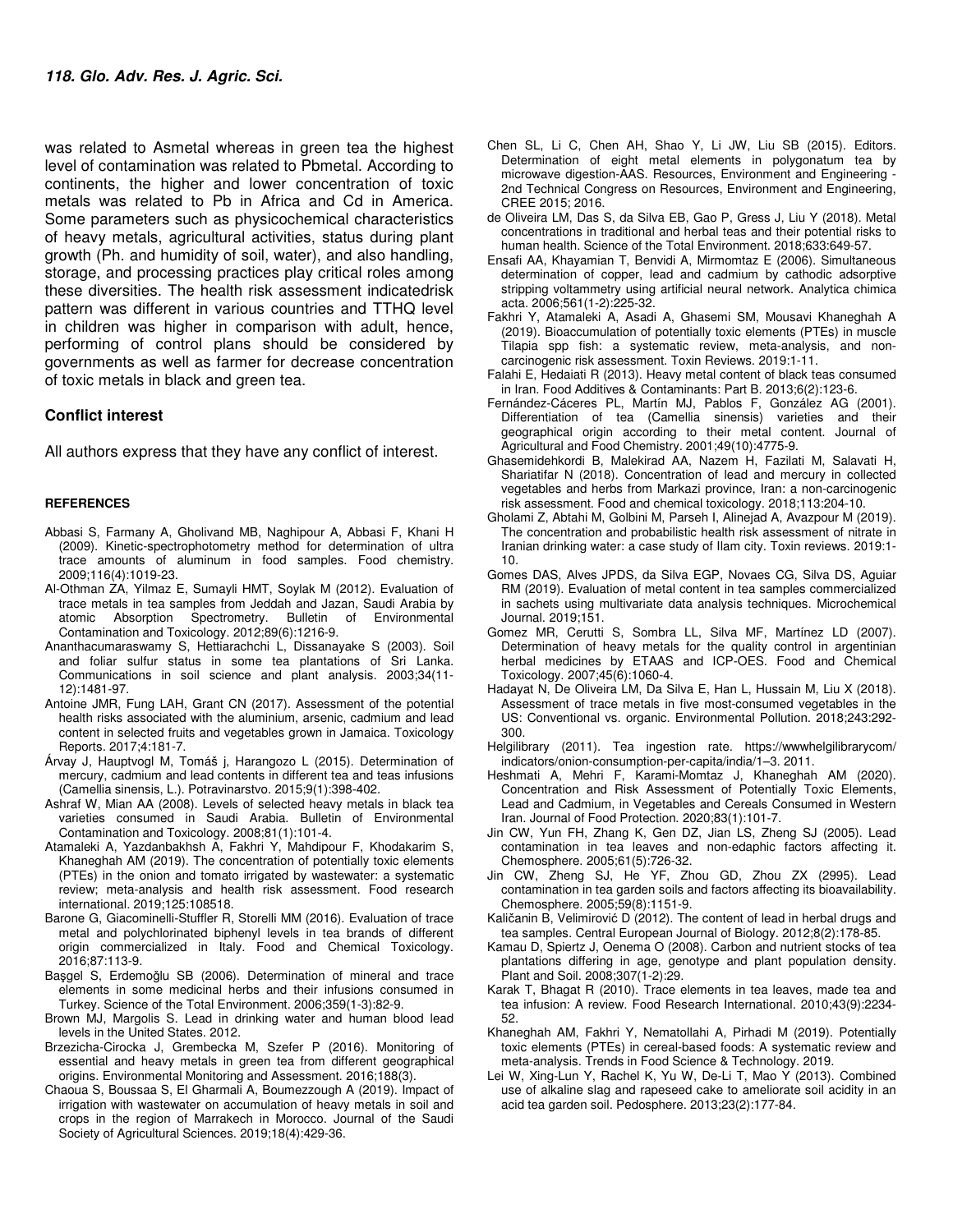Li L, Fu QL, Achal V, Liu Y (2015). A comparison of the potential health risk of aluminum and heavy metals in tea leaves and tea infusion of commercially available green tea in Jiangxi, China. Environmental Monitoring and Assessment. 2015;187(5):1-12. Orisakwe OE, Mbagwu HO, Ukpai P, Udowelle NA (2015). Survey of

polycyclic aromatic hydrocarbons and lead in Chinese teas sold in Nigeria: levels and health implications. Roczniki Państwowego Zakładu Higieny. 2015;66(3):225-32.

- Li M, Zhang X, Pang G, Han F (2013). The estimation of soil organic carbon distribution and storage in a small catchment area of the Loess Plateau. Catena. 2013;101:11-6.
- Liberati A, Altman DG, Tetzlaff J, Mulrow C, Gøtzsche PC, Ioannidis JP (2009). The PRISMA statement for reporting systematic reviews and meta-analyses of studies that evaluate health care interventions: explanation and elaboration. Annals of internal medicine. 2009;151(4):W-65-W-94.
- Lv HP, Lin Z, Tan JF, Guo L (2013). Contents of fluoride, lead, copper, chromium, arsenic and cadmium in Chinese Pu-erh tea. Food Research International. 2013;53(2):938-44.
- Mason LH, Harp JP, Han DY (2014). Pb neurotoxicity: neuropsychological effects of lead toxicity. BioMed research international. 2014;2014.
- Matsuura H, Hokura A, Katsuki F, Itoh A, Haraguchi H (2001). Multielement determination and speciation of major-to-trace elements in black tea leaves by ICP-AES and ICP-MS with the aid of size exclusion chromatography. Analytical sciences. 2001;17(3):391-8.
- Mehri F, Heshmati A, Moradi M, Khaneghah AM (2019). The concentration and health risk assessment of nitrate in vegetables and fruits samples of Iran. Toxin Reviews. 2019:1-8.
- Milani RF, Morgano MA, Cadore S (2016). Trace elements in Camellia sinensis marketed in southeastern Brazil: Extraction from tea leaves to beverages and dietary exposure. LWT - Food Science and Technology. 2016;68:491-8.
- Mosleh YY, Mofeed J, Almaghrabi OA, Kadasa NM, El-Alzahrani H, Fuller M (2014). Residues of heavy metals, PCDDs, PCDFs, and DL-PCBs some medicinal plants collected randomly from the Jeddah, central market. Life Science Journal. 2014;11(7):1-8.
- Naghipour D, Amouei A, Dadashi M, Zazouli MA (2016). Heavy metal content in black tea and their infusions in North of Iran and estimation of possible consumer health risk. Journal of Mazandaran University of Medical Sciences. 2016;26(143):211-23.
- Nejatolahi M, Mortazavi S, Ildoromi A (2014). Levels of Cu, Zn, Pb, and Cd in the leaves of the tea plant (Camellia sinensis) and in the soil of Gilan and Mazandaran farms of Iran. Journal of Food Measurement and Characterization. 2014;8(4):277-82.
- Nkansah MA, Opoku F, Ackumey AA (2016). Risk assessment of mineral and heavy metal content of selected tea products from the Ghanaian market. Environmental Monitoring and Assessment. 2016;188(6):1-11.
- Oh K, Kato T, Xu H (2008). Transport of nitrogen assimilation in xylem vessels of green tea plants fed with NH4-N and NO3-N. Pedosphere. 2008;18(2):222-6.
- Özden H, Özden S (2018). Levels of heavy metals and ochratoxin a in medicinal plants commercialized in Turkey. Turkish Journal of Pharmaceutical Sciences. 2018;15(3):376-81.
- Piskin MB, Ozdemir OD, Kipcak AS, Tuǧrul N, Derun EM (2013). Some essential element concentrations of Turkish rosehip teas. Advanced Science Letters. 2013;19(11):3148-50.
- Podwika W, Kleszcz K (2018). Copper, Manganese, Zinc, and Cadmium in Tea Leaves of Different Types and Origin. 2018;183(2):389-95.
- Popović S, Pantelić A, Milovanović Ž, Milinkov J, Vidović M (2017). Analysis of Tea for Metals by Flame and Graphite Furnace Atomic Absorption Spectrometry with Multivariate Analysis. Analytical Letters. 2017;50(16):2619-33.
- Prkić A, Jurić A, Giljanović J, Politeo N, Sokol V, Bošković P (2017). Monitoring content of cadmium, calcium, copper, iron, lead, magnesium and manganese in tea leaves by electrothermal and flame atomizer atomic absorption spectrometry. Open Chemistry. 2017;15(1):200-7.
- Prkić A, Politeo N, Giljanović J, Sokol V, Bošković P, Brkljača M (2018). Survey of content of cadmium, calcium, chromium, copper, iron, lead, magnesium, manganese, mercury, sodium and zinc in chamomile and green tea leaves by electrothermal or flame atomizer atomic absorption spectrometry. Open Chemistry. 2018;16(1):228-37.
- Qin D, Jiang H, Bai S, Tang S, Mou Z (2015). Determination of 28 trace elements in three farmed cyprinid fish species from Northeast China. Food Control. 2015;50:1-8.
- Qu C-S, Ma Z-W, Yang J, Liu Y, Bi J, Huang L (2012). Human exposure pathways of heavy metals in a lead-zinc mining area, Jiangsu Province, China. PloS one. 2012;7(11).
- Rashid MH, Fardous Z, Chowdhury MA, Alam MK, Bari ML, Moniruzzaman M (2016). Determination of heavy metals in the soils of tea plantations and in fresh and processed tea leaves: an evaluation of six digestion methods. 2016;10:7.
- Rezaee R, Hassanzadeh-Khayyat M, Mehri F, Khashyarmanesh Z, Moallemzadeh H, Karimi G (2012). Determination of parathion, aldicarb, and thiobencarb in tap water and bottled mineral water in Mashhad, Iran. Drug and chemical toxicology. 2012;35(2):192-8.
- Antoine JM, Fung LAH, Grant CN (2017). Assessment of the potential health risks associated with the aluminium, arsenic, cadmium and lead content in selected fruits and vegetables grown in Jamaica. Toxicology reports. 2017;4:181-7.
- Rubio C, Lucas JRD, Gutiérrez AJ, Glez-Weller D, Pérez Marrero B, Caballero JM (2012). Evaluation of metal concentrations in mentha herbal teas (Mentha piperita, Mentha pulegium and Mentha species) by inductively coupled plasma spectrometry. Journal of Pharmaceutical and Biomedical Analysis. 2012;71:11-7.
- Salahinejad M, Aflaki F (2010). Toxic and essential mineral elements content of black tea leaves and their tea infusions consumed in Iran. Biological trace element research. 2010;134(1):109-17.
- Seth TD, Hasan MZ, Sircar S (1973). Lead content of indian tea. Bulletin of Environmental Contamination and Toxicology. 1973;9(2):124-8.
- Shaltout AA, Abd-Elkader OH (2016). Levels of Trace Elements in Black Teas Commercialized in Saudi Arabia Using Inductively Coupled Plasma Mass Spectrometry. Biological trace element research. 2016;174(2):477-83.
- Sharafi K, Yunesian M, Nodehi RN, Mahvi AH, Pirsaheb M (2019). A systematic literature review for some toxic metals in widely consumed rice types (domestic and imported) in Iran: human health risk assessment, uncertainty and sensitivity analysis. Ecotoxicology and environmental safety. 2019;176:64-75.
- Sharafi K, Yunesian M, Nodehi RN, Mahvi AH, Pirsaheb M, Nazmara S (2019). The reduction of toxic metals of various rice types by different preparation and cooking processes–Human health risk assessment in Tehran households, Iran. Food chemistry. 2019;280:294-302.
- Shen FM, Chen HW (2008). Element composition of tea leaves and tea infusions and its impact on health. Bulletin of Environmental Contamination and Toxicology. 2008;80(3):300-4.
- Shi Y-z, Ruan J-y, Ma L-f, Han W-y, Wang F (2008). Accumulation and distribution of arsenic and cadmium by tea plants. Journal of Zhejiang University SCIENCE B. 2008;9(3):265-70.
- Shokrzadeh M, Saberyan M, Saeedi Saravi SS (2008). Assessment of lead (Pb) and cadmium (Cd) in 10 samples of Iranian and foreign consumed tea leaves and dissolved beverages. Toxicological and Environmental Chemistry. 2008;90(5):879-83.
- Sofuoglu SC, Kavcar P (2008). An exposure and risk assessment for fluoride and trace metals in black tea. Journal of hazardous materials. 2008;158(2-3):392-400.
- Soylak M, Narin I, Divrikli U, Saracoglu S, Elci L, Dogan M (2004). Preconcentration-Separation of Heavy Metal Ions in Environmental Samples by Membrane Filtration-Atomic Absorption Spectrometry Combination. Analytical Letters. 2004;37(4):767-80.
- Srogi K (2006). Assessment of selected heavy metal contents in medicinal plants, tea leaves and chocolate using atomic absorption spectrometry. Acta Toxicologica. 2006;14(1-2):117-28.